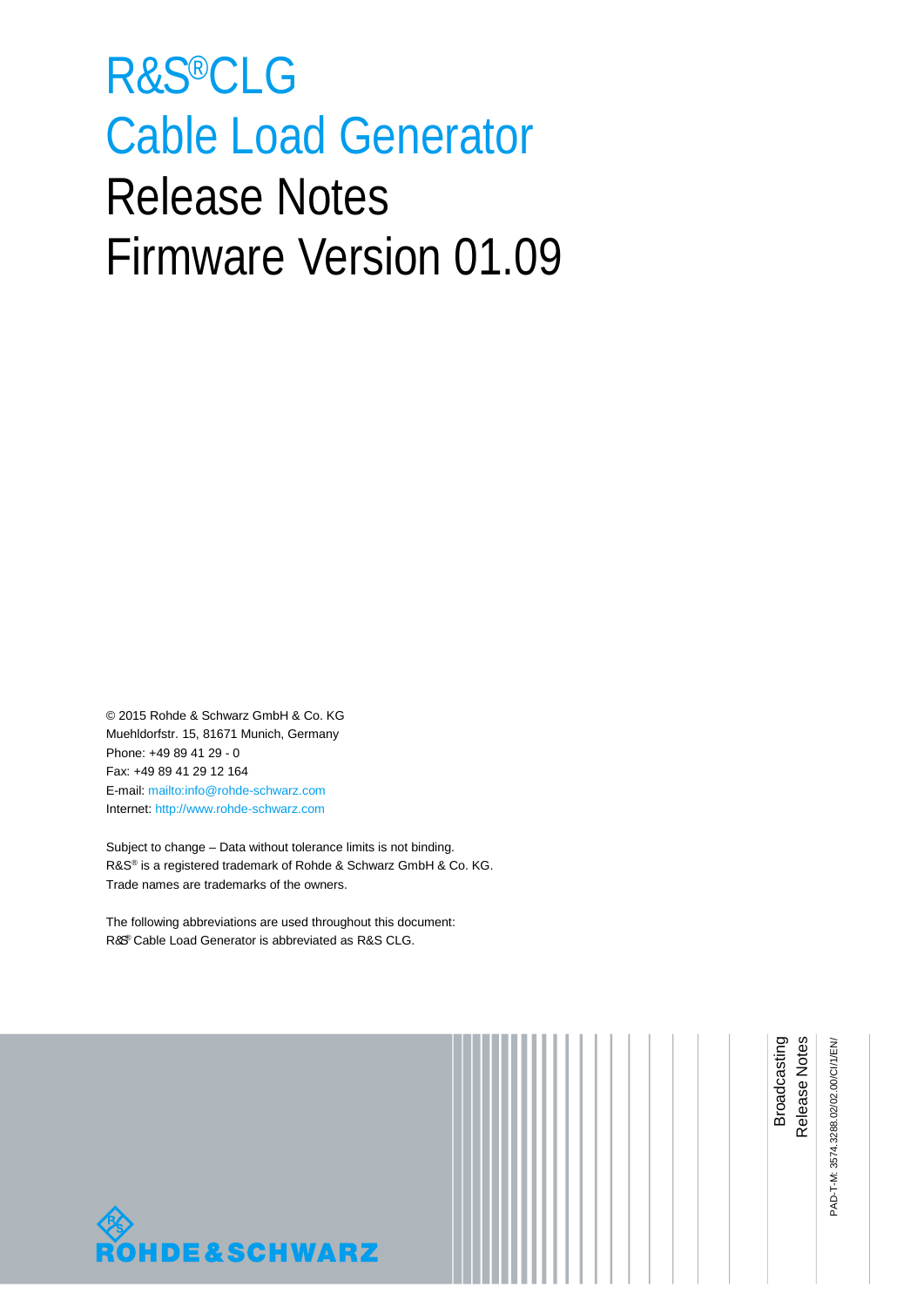## **Table of Contents**

| 1            | Information on the Current Version and History 3 |
|--------------|--------------------------------------------------|
| 1.1          |                                                  |
| 1.2          |                                                  |
| 1.3          |                                                  |
| 1.4          |                                                  |
| 1.5          |                                                  |
| 1.6          |                                                  |
| 1.7          |                                                  |
| 1.8          |                                                  |
| 1.9          |                                                  |
| 1.10         |                                                  |
| 1.11         |                                                  |
| $\mathbf{2}$ |                                                  |
| 3            |                                                  |
| 3.1          |                                                  |
| 3.2          |                                                  |
| 3.3          |                                                  |
| 4            | License Installation for Encrypted Waveforms 19  |
| 5            |                                                  |
| 6            |                                                  |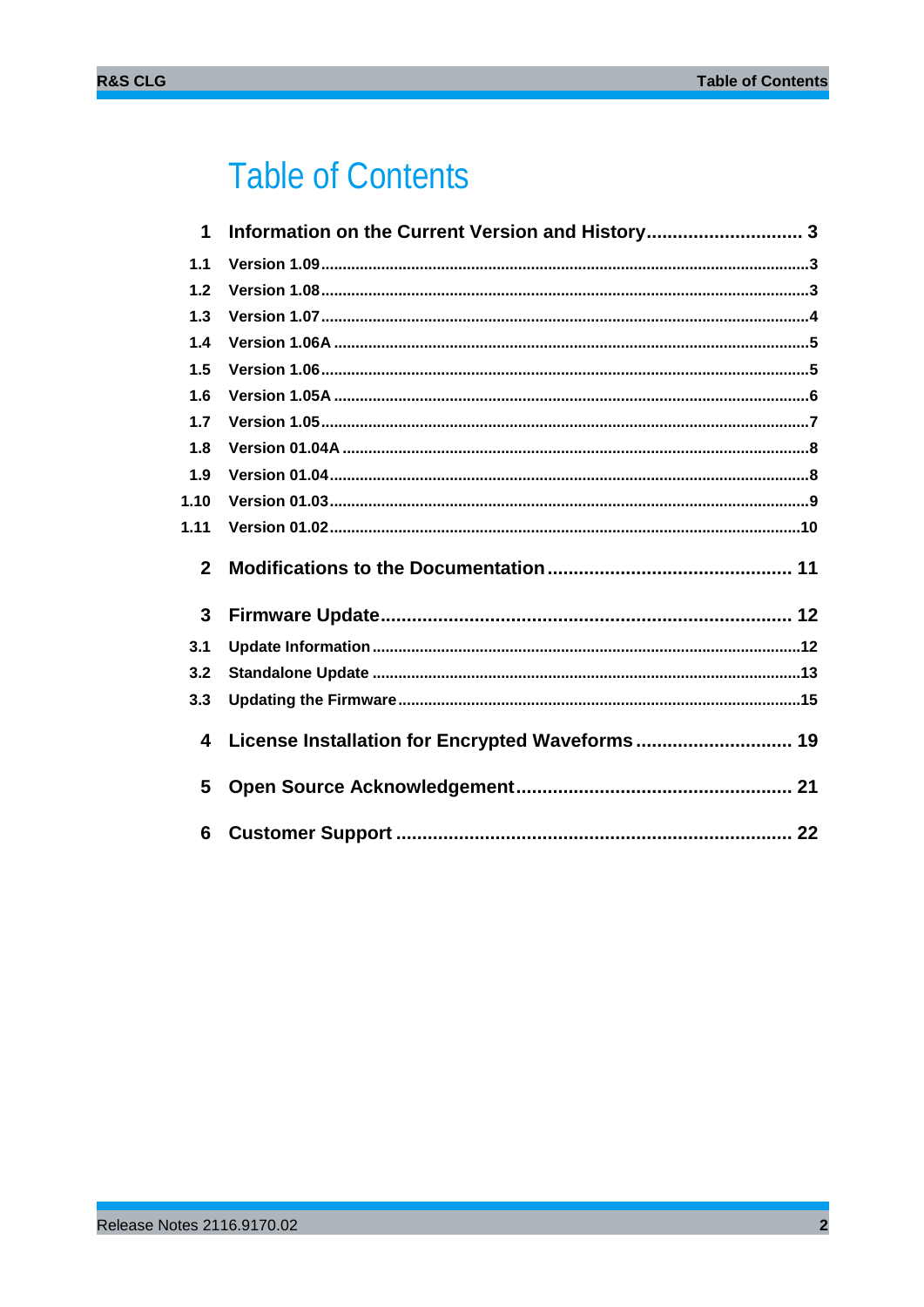## <span id="page-2-0"></span>1 Information on the Current Version and **History**

## <span id="page-2-1"></span>**1.1 Version 1.09**

#### **Firmware package contents**

Software version (SVN) 1810

#### **New Functionality**

None.

#### **Modified Functionality**

None.

#### **Fixed Issues**

- Downloading of user manual no longer causes the unit to crash.
- SCPI command DM:TRAN now responds with upper case string when querying the device operating mode.

#### **Known Issues**

<span id="page-2-2"></span>Web GUI is very slow under IE8 and old versions of Firefox (3.x and earlier). Recommend browsers are IE9, Firefox 8.x or newer, or Chrome.

### **1.2 Version 1.08**

#### **Firmware package contents**

Software version (SVN) 1801

#### **New Functionality**

• Added a restart button on the network settings page. This button was added to simplify reboot after making changes to the network settings.

#### **Modified Functionality**

None.

#### **Fixed Issues**

- A mean filter was added on all sensor readings to prevent corrupt or invalid sensor readings from generating an alarm.
- Added tilt operation to SNMP interface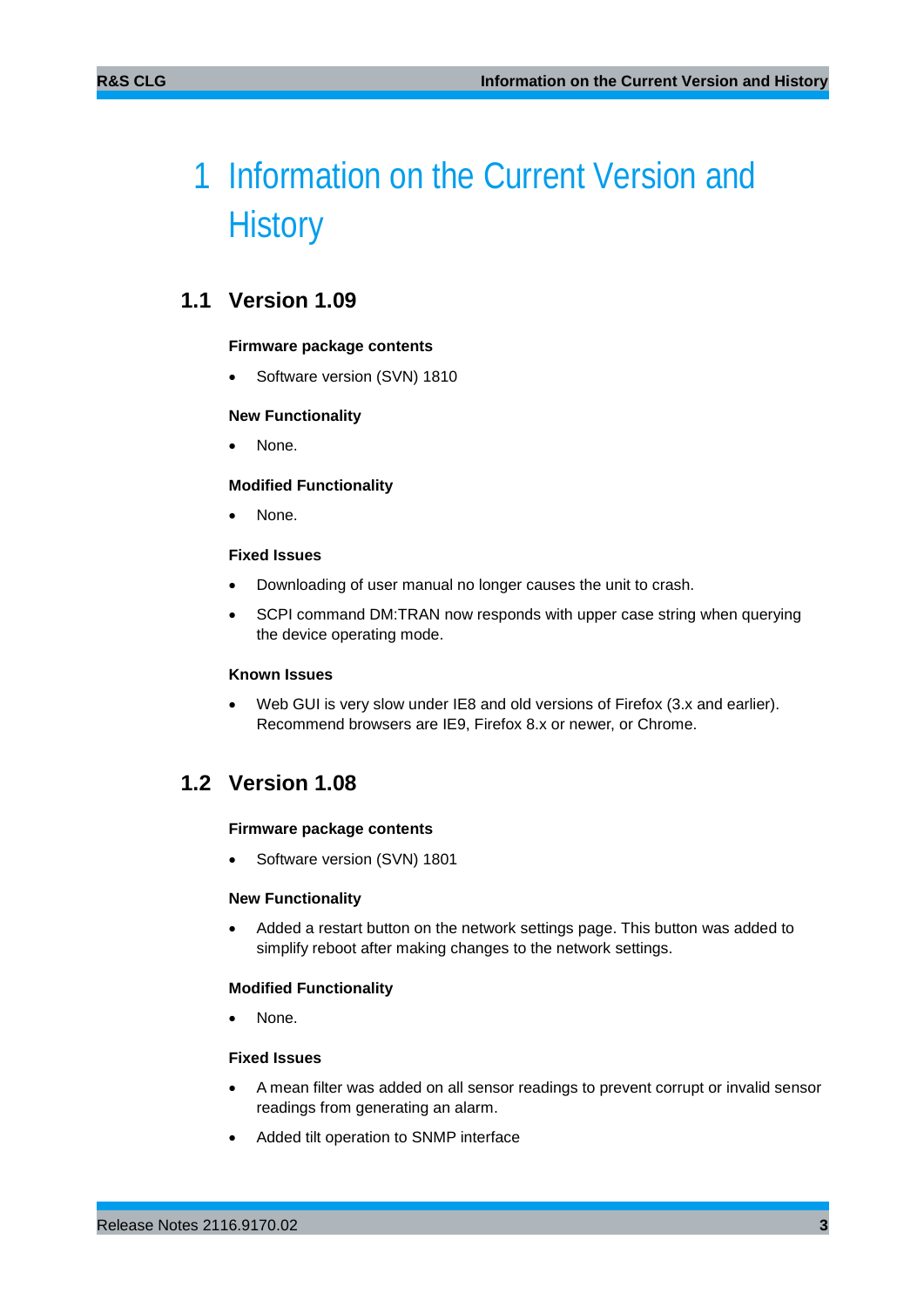#### **Known Issues**

- Web GUI is very slow under IE8 and old versions of Firefox (3.x and earlier). Recommend browsers are IE9, Firefox 8.x or newer, or Chrome.
- <span id="page-3-0"></span>• Downloading the user manual may intermittently fail and require a reset.

### **1.3 Version 1.07**

#### **Firmware package contents**

Software version (SVN) 1753

#### **New Functionality**

- Added 3 new modes, SCTE-40 J83B, SCTE-40 J83C and SCTE-40 DVBC. These modes have 1 FEC block and 9 ARB blocks.
- Added AWGN on up to 16 FEC channels in SCTE-40 J83B, SCTE-40 J83C and SCTE-40 DVBC modes.
- Added 3 new waveforms to Factory: Annex B 256 QAM (128x1), Annex B 256 QAM (128x4), and Annex B 64 QAM (128x1).

#### **Modified Functionality**

• Web GUI Table Sorter has been updated to a new version on the Block and Channel Pages.

#### **Fixed Issues**

- The Preset noise floor was higher than the noise floor when several channels are enabled.
- Occasionally the unit would start clipping during block and channel configuration.
- Using SCPI it was possible to enter an invalid interleaver command which could crash the GUI.
- Using SCPI if the current directory was deleted while the user was inside it the unit would crash.
- Was not possible to set J83C blocks to a symbol rate of 5.325 Msps.
- \*SAV command could not handle a number as a filename.
- When changing directory to root in SCPI the current directory wouldn't display "/".
- Error in configuration file for J83C tried to assign FEC Channel 158 to a file.
- Using SCPI to Copy or Move a file to a filename without an extension caused the file to disappear.

#### **Known Issues**

• On rare occasions, R&S CLG crashes when uploading ARB or configuration files. If it crashes, power cycle the R&S CLG and redo the upload.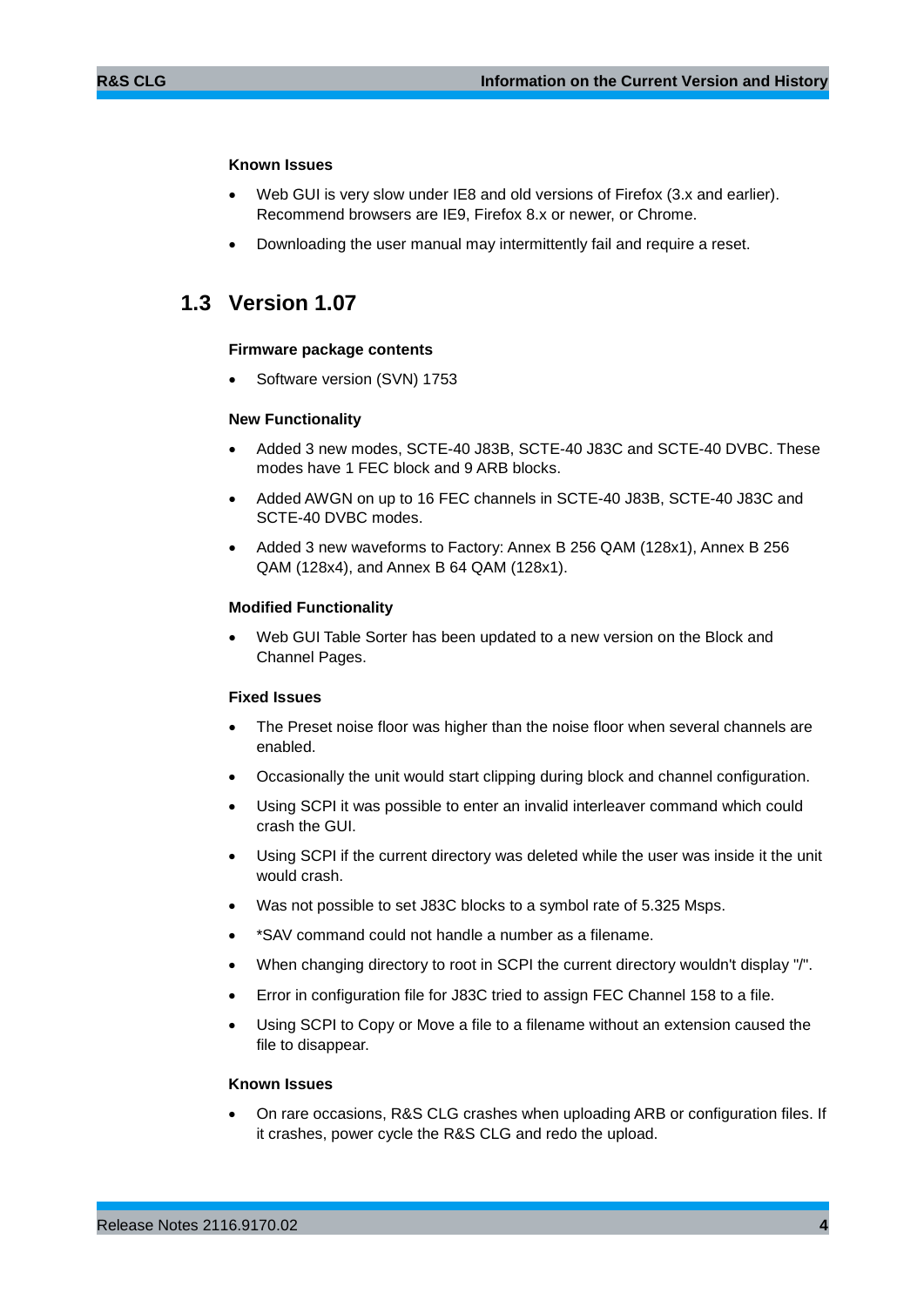- Web GUI is very slow under IE8 and old versions of Firefox (3.x and earlier). Recommend browsers are IE9, Firefox 8.x or newer, or Chrome.
- <span id="page-4-0"></span>TX mode changes can cause timeout errors on SNMP.

## **1.4 Version 1.06A**

#### **Firmware package contents**

Software version (SVN) 1624

#### **New Functionality**

None.

#### **Modified Functionality**

None.

#### **Fixed Issues**

The Web GUI would crash when some encrypted waveforms failed to decrypt successfully.

#### **Known Issues**

- On rare occasions, R&S CLG crashes when uploading ARB or configuration files. If it crashes, power cycle the R&S CLG and redo the upload.
- Web GUI is very slow under IE8 and old versions of Firefox (3.x and earlier). Recommend browsers are IE9, Firefox 8.x or newer, or Chrome.
- TX mode changes can cause timeout errors on SNMP.
- <span id="page-4-1"></span>Setting a static IP address using the GUI may report an error regarding the base port number.

### **1.5 Version 1.06**

#### **Firmware package contents**

Software version (SVN) 1620

#### **New Functionality**

None.

#### **Modified Functionality**

RF power control algorithm has been modified to improve RF performance in some circumstances.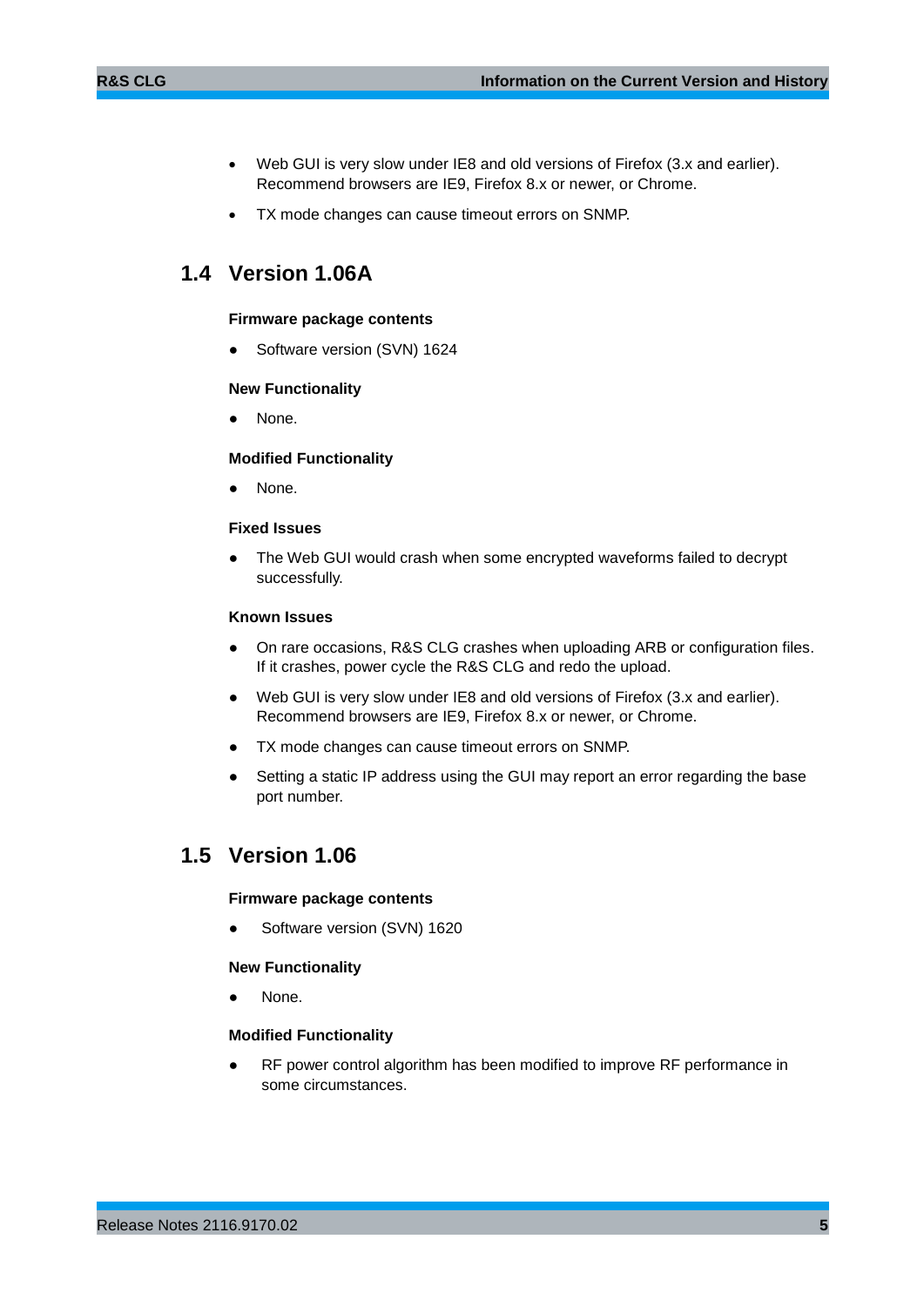#### **Fixed Issues**

- When applying relative power changes to the R&S CLG output, some conditions resulted in unequal change in power depending upon the carrier levels.
- Version 1590 generated an excessive noise floor when all carriers were muted.
- When operated from the GUI, certain conditions result in warning messages in the SCPI error queue. These are now reported on the GUI and the user has the option to clear them.
- A small percentage of existing R&S CLGs are susceptible to a boot-up error, this release contains a new boot loader to correct the issue.

#### **Known Issues**

- On rare occasions, the R&S CLG crashes when uploading ARB or configuration files. If it crashes, power cycle the R&S CLG and redo the upload.
- Web GUI is very slow under IE8 and old versions of Firefox (3.x and earlier). Recommend browsers are IE9, Firefox 8.x or newer, or Chrome.
- TX mode changes can cause timeout errors on SNMP.
- <span id="page-5-0"></span>Setting a static IP address using the GUI may report an error regarding the base port number.

### **1.6 Version 1.05A**

#### **Firmware package contents**

Software version (SVN) 1590

#### **New Functionality**

None.

#### **Modified Functionality**

None.

#### **Fixed Issues**

Some units with version 1498 or later did not include support for Windows updater. 1.05A of the release note adds instructions on how to run standalone updater.

#### **Known Issues**

- On rare occasions, R&S CLG crashes when uploading ARB or configuration files. If it crashes, power cycle the R&S CLG and redo the upload.
- Web GUI is very slow under IE8 and old versions of Firefox (3.x and earlier). Recommend browsers are IE9, Firefox 8.x or newer, or Chrome.
- TX mode changes can cause timeout errors on SNMP.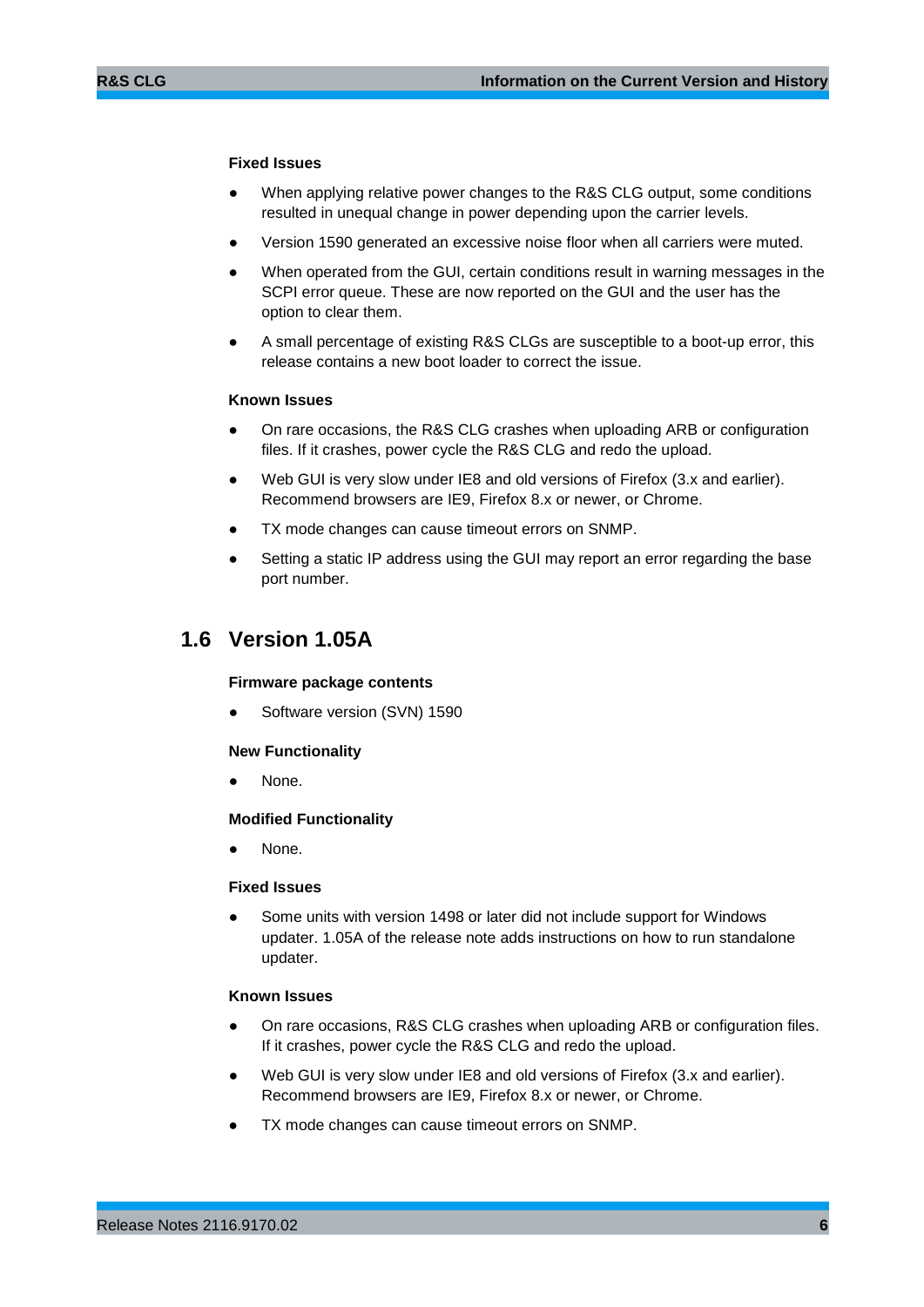- If using the Web GUI to monitor and control the R&S CLG: The only way to clear an amber status LED that has been activated by an error logged in the system error queue is to issue a SCPI command to clear the error queue or to issue SNMP reads on the error number OID.
- <span id="page-6-0"></span>Setting a static IP address using the GUI may report an error regarding the base port number.

## **1.7 Version 1.05**

#### **Firmware package contents**

Software version (SVN) 1590

#### **New Functionality**

AWG files now accept samples up to +/-32767 was +/-30000.

#### **Modified Functionality**

- Increased checking of arbitrary waveform file headers and indication of errors.
- Configuration / ARB pane now shows files sizes and unit free space.
- Configuration / ARB pane marks corrupted files with an icon and allows the files to be deleted.

#### **Fixed Issues**

- Certain arbitrary waveform files, under certain conditions, would generate hardware parity errors.
- Corrupted waveform files could not be deleted by the web GUI.
- No indication of a full file system was given.

#### **Known Issues**

- On rare occasions, R&S CLG crashes when uploading ARB or configuration files. If it crashes, power cycle the R&S CLG and redo the upload.
- Web GUI is very slow under IE8 and old versions of Firefox (3.x and earlier). Recommend browsers are IE9, Firefox 8.x or newer, or Chrome.
- TX mode changes can cause timeout errors on SNMP.
- If using the Web GUI to monitor and control the R&S CLG: The only way to clear an amber status LED that has been activated by an error logged in the system error queue is to issue a SCPI command to clear the error queue or to issue SNMP reads on the error number OID.
- Setting a static IP address using the GUI may report an error regarding the base port number.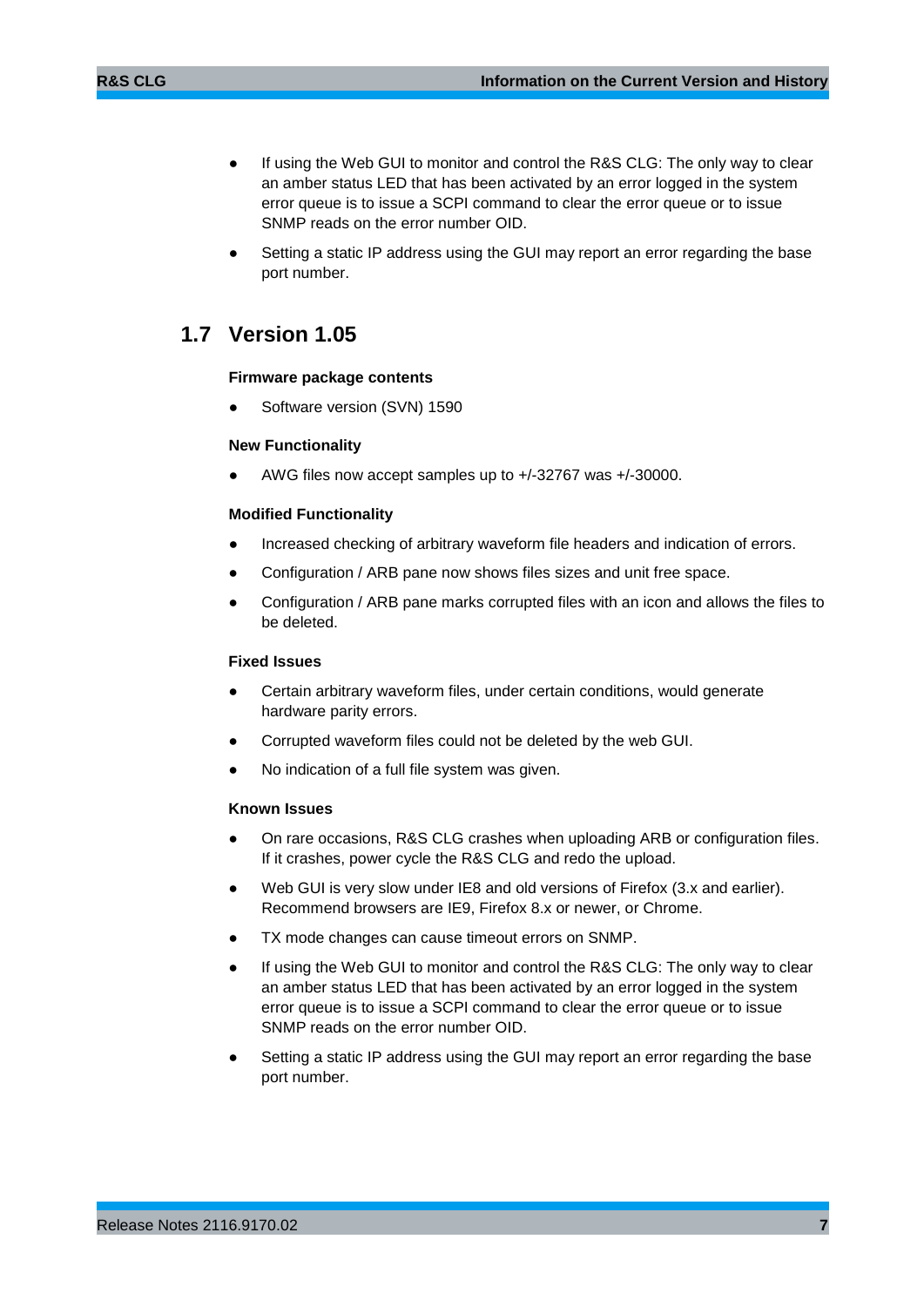## <span id="page-7-0"></span>**1.8 Version 01.04A**

#### **Firmware package contents**

Software version (SVN) 1570

#### **New Functionality**

K2 encrypted wave files can be used on all R&S CLGs without an additional License.

#### **Modified Functionality**

Incomplete configuration files no longer produce errors. Incomplete configuration files may be configuration files left on the R&S CLG during a firmware upgrade.

#### **Fixed Issues**

PAL7 waveform was a duplicate of the PAL8 waveform, the two waveforms are now correct and visible different when viewed on a spectrum analyzer.

#### **Known Issues**

- On rare occasions, R&S CLG crashes when uploading ARB or configuration files. If it crashes, power cycle the R&S CLG and redo the upload.
- Web GUI is very slow under IE8 and old versions of Firefox (3.x and earlier). Recommend browsers are IE9, Firefox 8.x or newer, or Chrome.
- TX mode changes can cause timeout errors on SNMP.
- If using the Web GUI to monitor and control the R&S CLG: The only way to clear an amber status LED that has been activated by an error logged in the system error queue is to issue a SCPI command to clear the error queue or to issue SNMP reads on the error number OID.
- <span id="page-7-1"></span>Setting a static IP address using the GUI may report an error regarding the base port number.

### **1.9 Version 01.04**

#### **Firmware package contents**

Software version (SVN) 1544

#### **New Functionality**

Ability to use encrypted wave files added. For details see chapter [4.](#page-18-0)

#### **Modified Functionality**

Hum frequency upper limit changed to 200 Hz.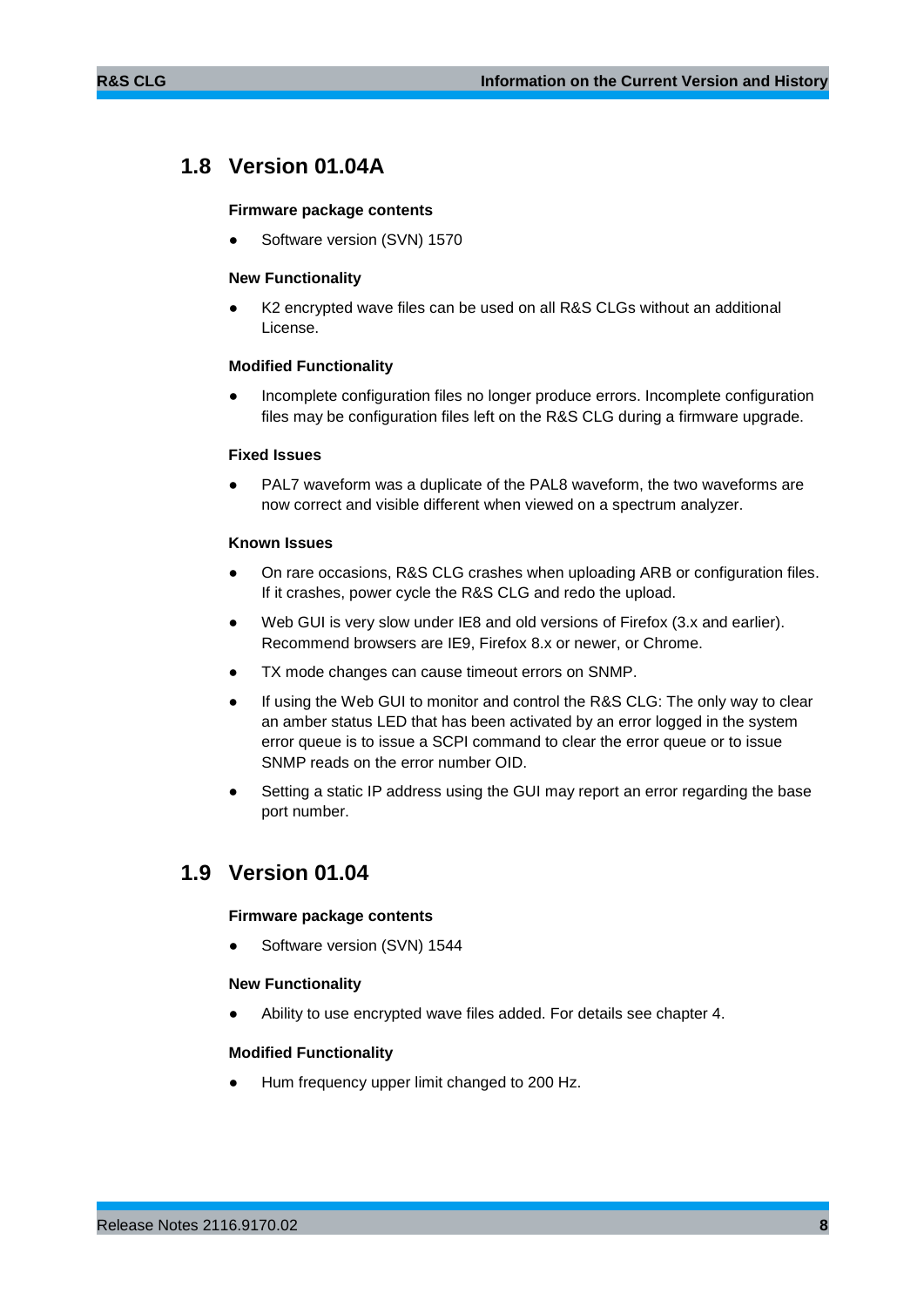#### **Fixed Issues**

Occasionally, upon start up, the unit does not initialize the on-board frequency reference properly.

#### **Known Issues**

- On rare occasions, R&S CLG crashes when uploading ARB or configuration files. If it crashes, power cycle the R&S CLG and redo the upload.
- Web GUI is very slow under IE8 and old versions of Firefox (3.x and earlier). Recommend browsers are IE9, Firefox 8.x or newer, or Chrome.
- TX mode changes can cause timeout errors on SNMP.
- If using the Web GUI to monitor and control the R&S CLG: The only way to clear an amber status LED that has been activated by an error logged in the system error queue is to issue a SCPI command to clear the error queue or to issue SNMP reads on the error number OID.
- <span id="page-8-0"></span>Setting a static IP address using the GUI may report an error regarding the base port number.

## **1.10 Version 01.03**

#### **Firmware package contents**

Software version (SVN) 1498

#### **New Functionality**

- Modulation according to ITU J.83 Annex C provided.
- Windows updater support added.
- Mechanism to reset the IP address to factory default added.

#### **Modified Functionality**

- Data network base port is now only available on the network page.
- Drag to select function disabled on channel page of Web GUI if Firefox is used as a browser.

#### **Known Issues**

- On rare occasions, R&S CLG crashes when uploading ARB or configuration files. If it crashes, power cycle the R&S CLG and redo the upload.
- Web GUI is very slow under IE8 and old versions of Firefox (3.x and earlier). Recommend browsers are IE9, Firefox 8.x or newer, or Chrome.
- TX mode changes can cause timeout errors on SNMP.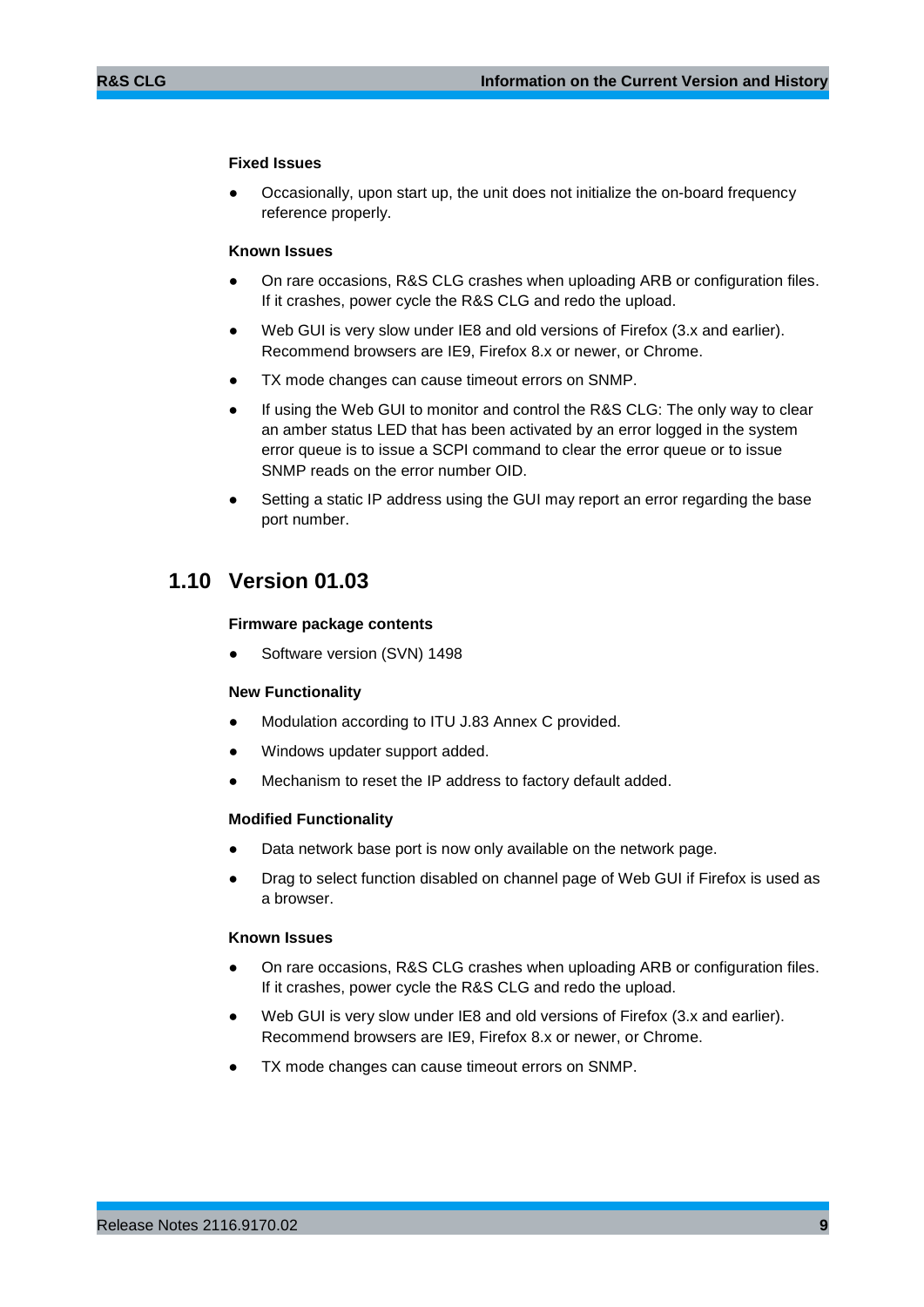- If using the Web GUI to monitor and control the R&S CLG: The only way to clear an amber status LED that has been activated by an error logged in the system error queue is to issue a SCPI command to clear the error queue or to issue SNMP reads on the error number OID.
- <span id="page-9-0"></span>Setting a static IP address using the GUI may report an error regarding the base port number.

## **1.11 Version 01.02**

#### **Firmware package contents**

Software version (SVN) 1425

#### **New Functionality**

Support for remote control (SCPI and SNMP).

#### **Modified Functionality**

None.

#### **Fixed Issues**

When in DHCP mode, the gateway field on the Network Settings page indicates 'Unknown' and may display an error message 'Invalid IP address'.

**Note:** R&S CLG functions properly in DHCP mode.

Could not access user manuals using Internet Explorer 8.

#### **Known Issues**

- On rare occasions, R&S CLG crashes when uploading ARB or configuration files. If it crashes, power cycle the R&S CLG and redo the upload.
- Web GUI is very slow under IE8 and old versions of Firefox (3.x and earlier). Recommend browsers are IE9, Firefox 8.x or newer, or Chrome.
- TX mode changes can cause timeout errors on SNMP.
- If using the Web GUI to monitor and control the R&S CLG: The only way to clear an amber status LED that has been activated by an error logged in the system error queue is to issue a SCPI command to clear the error queue or to issue SNMP reads on the error number OID.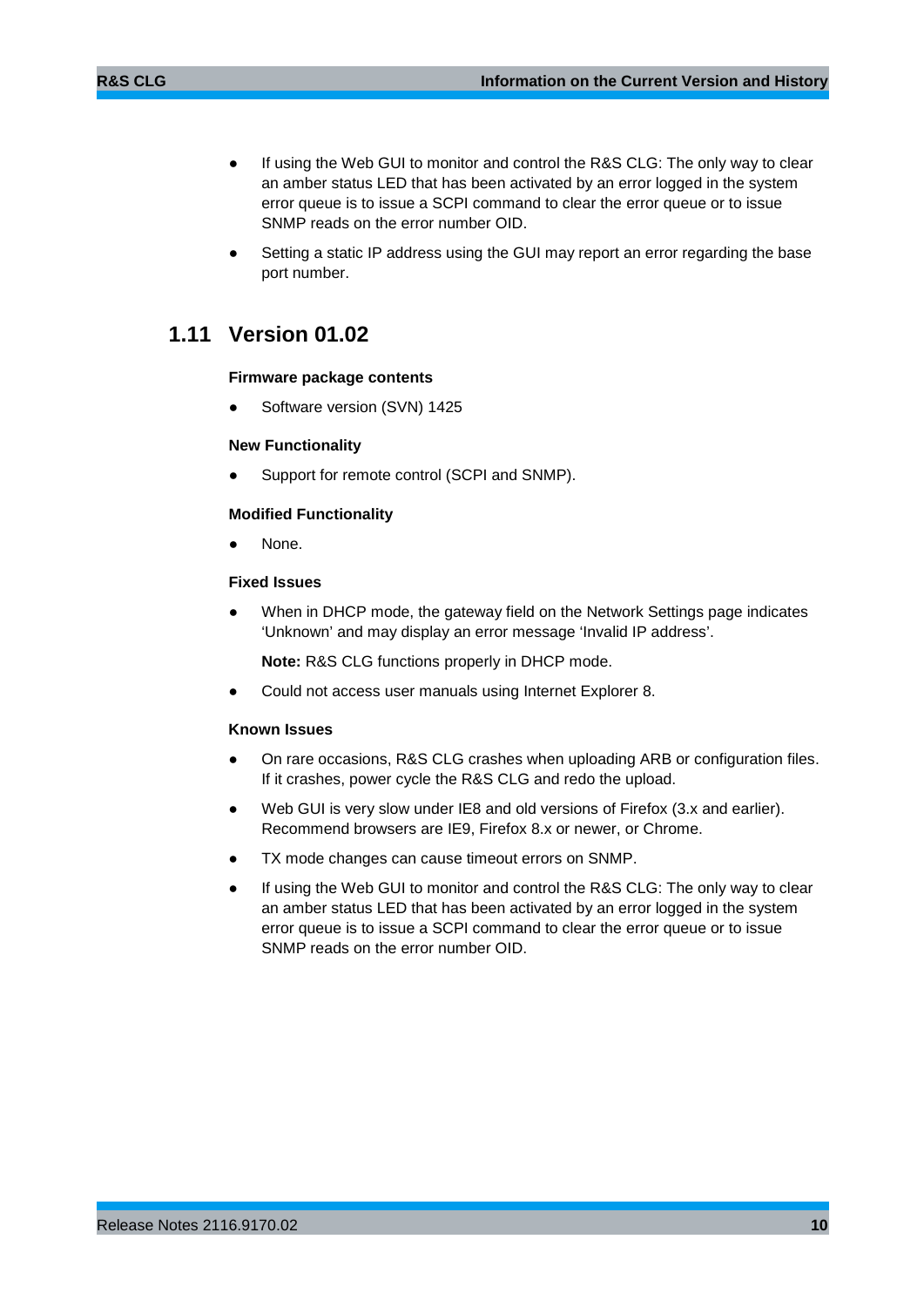## <span id="page-10-0"></span>2 Modifications to the Documentation

None.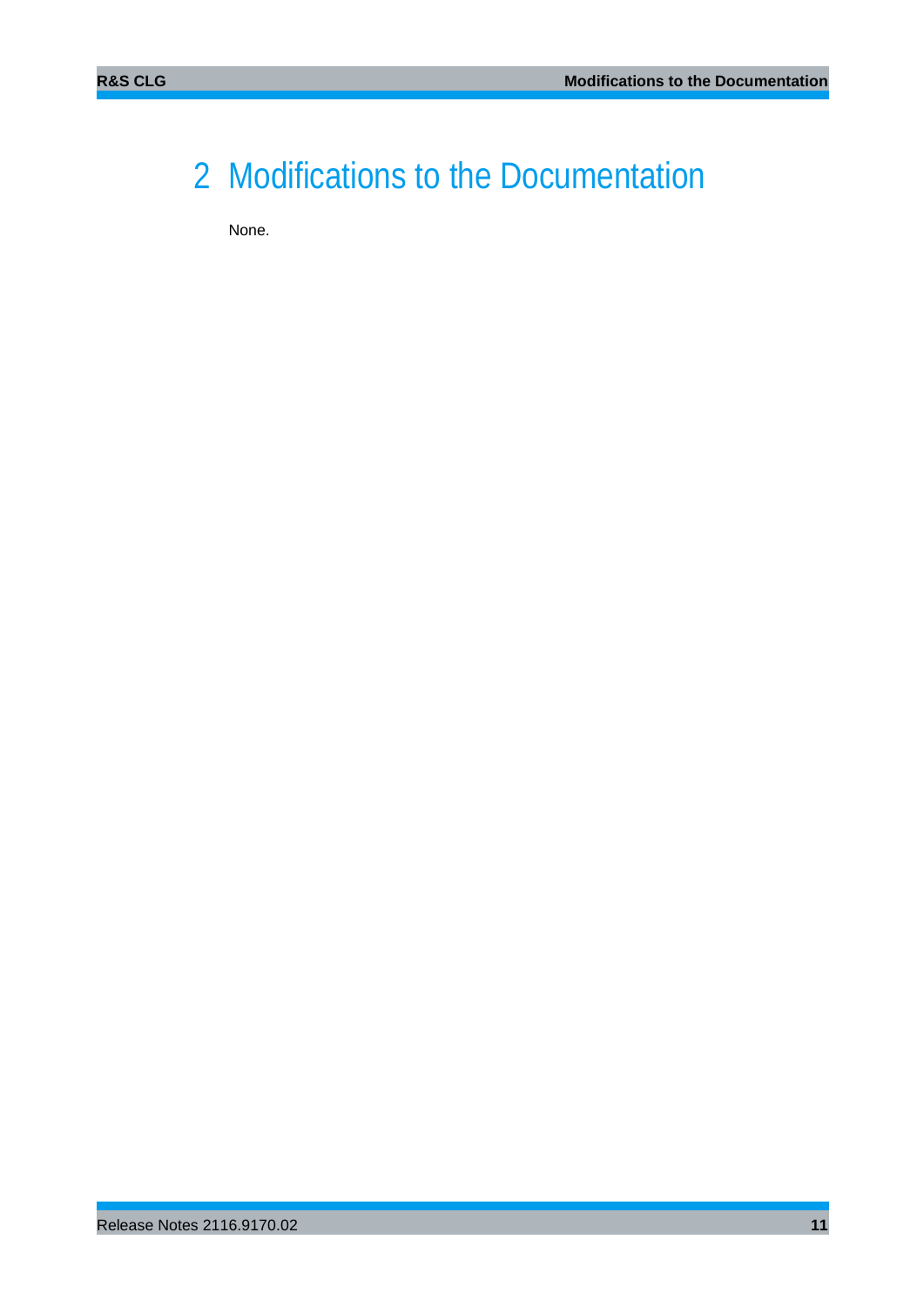## <span id="page-11-0"></span>3 Firmware Update

## **NOTICE**

This update contains a bootloader update. Do not power the unit off or unplug it while this upgrade is in progress. This upgrade will not perform the bootloader update unless required. The upgrade is complete when the CLG front panel Status LED turns Green and the RF LED is off.

## <span id="page-11-1"></span>**3.1 Update Information**

Two different methods of updating the R&S CLG firmware are used depending on the version of firmware installed on the R&S CLG. The revision level of the R&S CLG can be determined by using the web GUI and clicking on the status menu item. For more information see the Getting Started Document.

If the SVN version is less that 1498, the standalone updater must be used. The standalone updater will install version 1498. For details see chapter [3.2.](#page-12-0)

One of the main features added to the 1498 version is the ability to use the Windows updater. Once version 1498 is installed, the Windows updater can be used to bring the R&S CLG up to date. For details see chapter [3.3.](#page-14-0)

Due to a programming error, the listed serial numbers running software 1498 or later may not update with the Windows updater. If the Windows updater does not run, these units can be updated using the standalone updater. Once these units have been updated with the standalone updater, the Windows updater can be used for future updates.



- 100114, 100115
- 100118 to 101130
- 101149 to 101156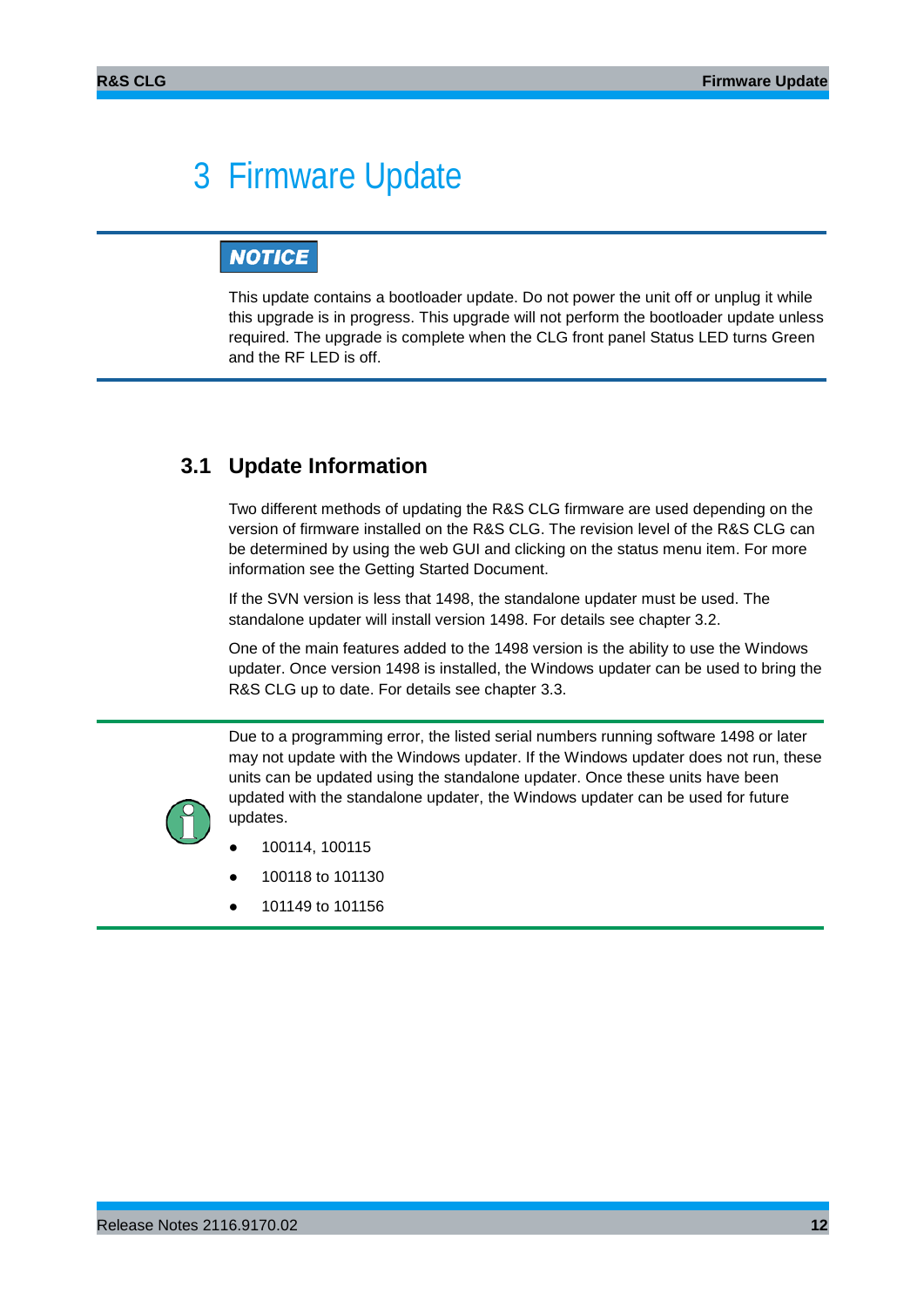### <span id="page-12-0"></span>**3.2 Standalone Update**

The standalone update consists of an update application and a compressed firmware image. The standalone updater is a complete update package that runs on a 32 bit Windows XP computer. It may run on other versions of Windows but has not been tested with them. Once the update application has been started, do not remove power from the R&S CLG or close the update application window or the R&S CLG may be rendered unresponsive.

- 1. Power cycle the R&S CLG and ensure that there are no web GUI clients connected. Wait 120 seconds to ensure the R&S CLG is fully powered up and ready to accept the upgrade.
- 2. It is recommended that a cross over cable be connected directly between the R&S CLG and the computer running the upgrade application. However, as long as the computer can access the R&S CLG over the network, this upgrade application can be used. If only the R&S CLG hostname is known, then use the 'ping' command to determine the IP address.
- 3. Ensure the update application files are in the same folder (*clg\_upgrade\_1590.exe* and *upgrade.RS\_CLG.tar*).
- 4. It is recommended that all firewall applications be closed before beginning the upgrade. The upgrade application uses a randomly selected TCP port to upload the firmware to the R&S CLG. If a firewall exception pop-up is generated when the upgrade application is executed, select 'Unblock' to allow the upgrade to proceed.
- 5. Execute *clg\_upgrade\_1590.exe*. Windows will likely not recognize the application publisher (a similar warning is shown below) – this is normal, select 'Run' to begin the upgrade.



This will create a terminal window requesting the IP address of the R&S CLG. If the IP address is entered correctly, the application will begin the upgrade. The following graphic shows the initial portion of the upgrade application's output.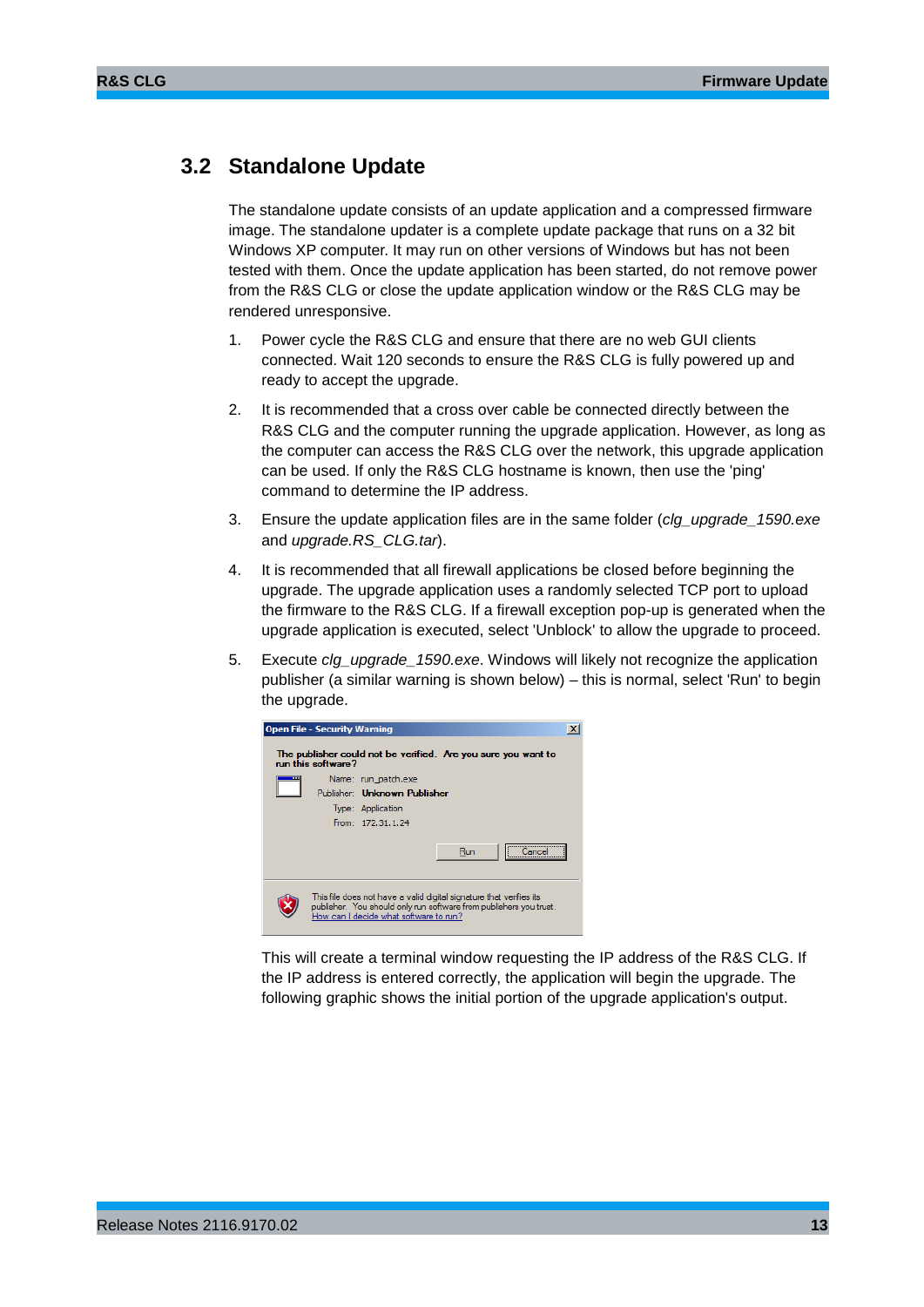| Please enter the IP address or hostname of the R&S CLG: 192.168.175.253                                                                                                                                                       | A |
|-------------------------------------------------------------------------------------------------------------------------------------------------------------------------------------------------------------------------------|---|
| Is $192.168.175.253$ correct $(y/N)$ : y<br>Target = $192.168.175.253$<br>Extracting \\172.31.1.24\sedcom\USERS\GALEM\hd_qam/upgrade.RS_CLG.tar to c:\docu<br>me~1\pare\locals~1\temp\tmpglw11y<br>rm -rf /extract archive.sh |   |
| Extraction script uploaded successfully                                                                                                                                                                                       |   |
| Making the extraction script executable<br>Extraction script is now executable                                                                                                                                                |   |
| Tar found                                                                                                                                                                                                                     |   |
| Releasing memory                                                                                                                                                                                                              |   |
| Uploading Ramdisk file<br>192.168.175.253 − − [11/Jun/2012 11:41:02] "GET /uRamdisk HTTP/1.1" 200 −<br>File uRamdisk uploaded successfully<br>Output:<br>Error: Connecting to 192.107.131.47:1903 (192.107.131.47:1903)       |   |
| Installing Ramdisk 1<br>-- Output --<br>Erasing 128 Kibyte @ 900000 -- 100 % complete.                                                                                                                                        |   |
| Installing Ramdisk 2<br>-- Output                                                                                                                                                                                             |   |
| Erasing 128 Kibyte @ 900000 -- 100 % complete.                                                                                                                                                                                |   |
| _______________________<br>Removing uRamdisk<br><u> De seu de la componentat de la componentat de la compo</u>                                                                                                                |   |
| Uploadine uImage<br>192.168.175.253 − − [11/Jun/2012 11:41:14] "GET /uImage HTTP/1.1" 200 −<br>File uImage uploaded successfully<br>Output:<br>Error: Connecting to 192.107.131.47:1903 (192.107.131.47:1903)                 |   |
| Installing Kernel 1<br>$--$ Output                                                                                                                                                                                            |   |
| Erasing 128 Kibyte @ 300000 -- 100 % complete.                                                                                                                                                                                |   |

The following graphic shows the last portion of the upgrade applications output. Note that the number of *upgrade\_segment.tar-XXX* may be different. This shows the installation is complete, and pressing enter at this point will terminate the application.

| Press Enter to end _                                                                                |  |
|-----------------------------------------------------------------------------------------------------|--|
| Output:<br>Error:<br>Installation complete!                                                         |  |
| Removing post_install.sh                                                                            |  |
| Output:<br>Error:                                                                                   |  |
| Running post_install.sh                                                                             |  |
| Output:<br>Error:                                                                                   |  |
| File post_install.sh uploaded successfully<br>Making post_install.sh executable                     |  |
| 192.168.175.253 - - [11/Jun/2012 12:07:08] "GET /post_install.sh HTTP/1.1" 200 ·                    |  |
| 192.168.175.253 - - [11/Jun/2012 12:07:03] "GET //upgrade_segment.tar-161 HTTP/1<br>$.1"200 -$<br>n |  |
| 192.168.175.253 - - [11/Jun/2012 12:06:56] "GET //upgrade_segment.tar-160 HTTP/1<br>.1" 200 -       |  |
| 192.168.175.253 - - [11/Jun/2012 12:06:49] "GET //upgrade_segment.tar-159 HTTP/1<br>$.1"200 -$      |  |
| 192.168.175.253 - - [11/Jun/2012 12:06:40] "GET //upgrade_segment.tar-158 HTTP/1<br>$.1"200 -$      |  |
| 192.168.175.253 - - [11/Jun/2012 12:06:32] "GET //upgrade_segment.tar-157 HTTP/1 <br>- 200. ل       |  |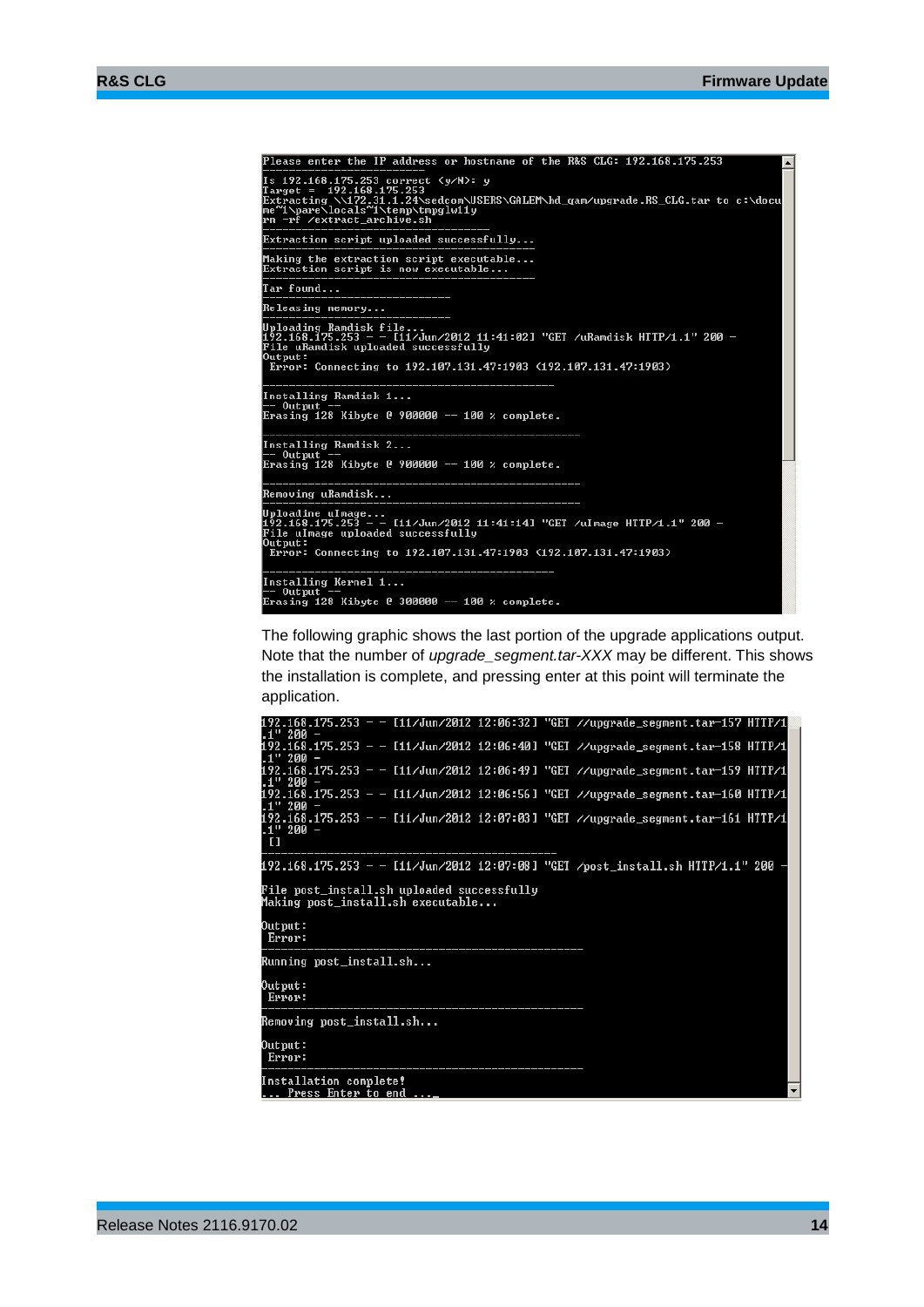## <span id="page-14-0"></span>**3.3 Updating the Firmware**

The firmware update consists of one file. The version number in the file name varies with each update (symbolized by placeholder x).

● *CLG\_Setup\_FW\_xxxx.exe*

Perform the update on a computer under control of the Windows operating system.

- 1. Make sure that the computer and the R&S CLG are connected by LAN.
- 2. Switch on the R&S CLG.
- 3. Wait until the R&S CLG firmware has booted and the application has started.
- 4. On the computer, execute *CLG\_Setup\_FW\_xxxx.exe*. The "R&S Software Distributor" is displayed. Only "Remote Installation" is available.

| R&S Software Distributor |                                 | @ _ O x                      |
|--------------------------|---------------------------------|------------------------------|
|                          |                                 |                              |
|                          | <b>Welcome to install:</b>      |                              |
|                          | <b>CLG Setup</b>                |                              |
| <b>FINANZA PA</b>        | <b>Software Version XXXX</b>    |                              |
|                          |                                 | C Local Installation         |
|                          |                                 | <b>E</b> Remote Installation |
|                          | C Rohde & Schwarz GmbH & Co. KG |                              |
|                          | Next ><br>< Back                | Exit<br><b>Help</b>          |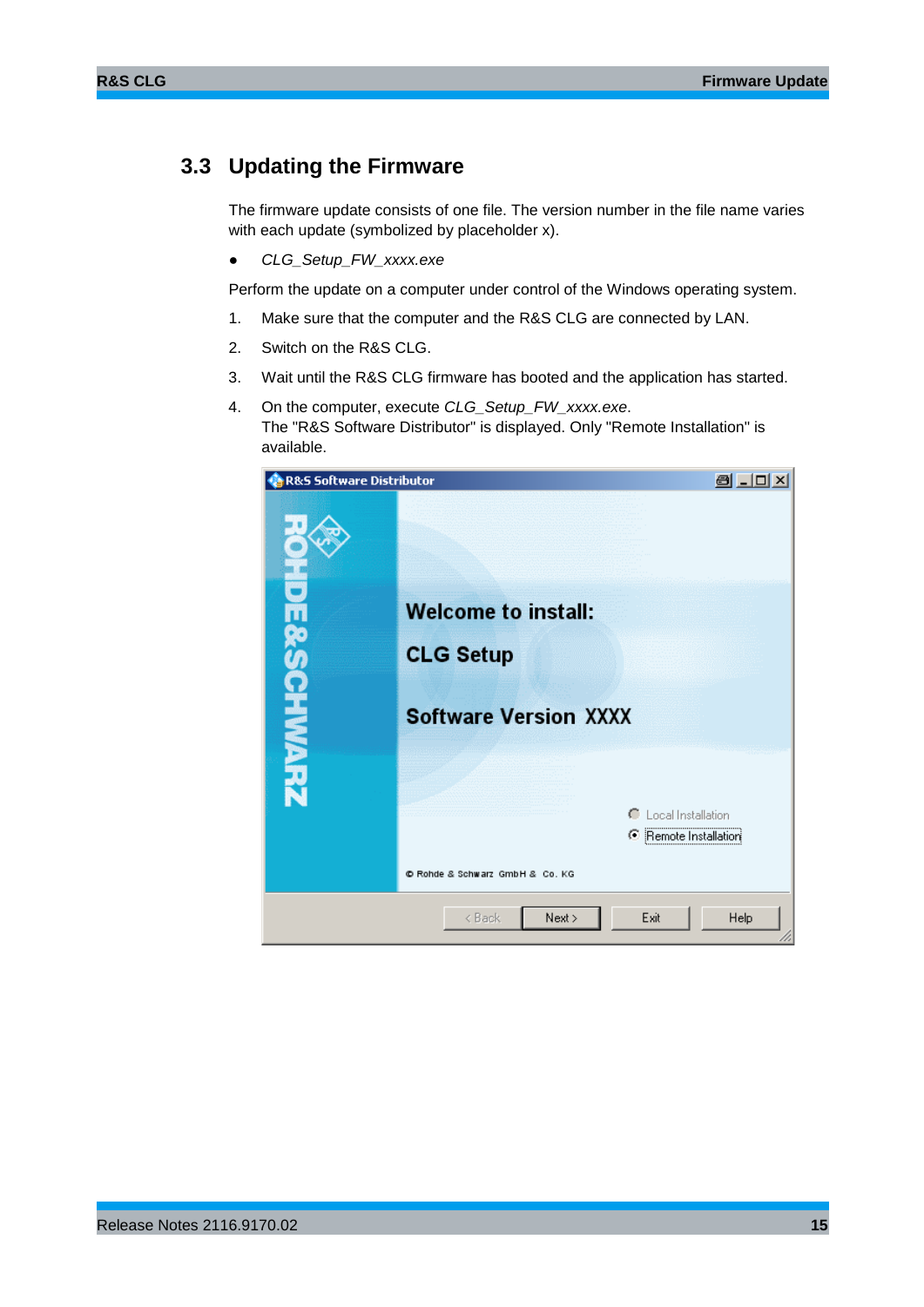5. Click "Next>".

By default, "Step 8" is selected. Do not change the selection.

| <b>R&amp;S Software Distributor</b>                                                                                                            | <b>BLOX</b>            |
|------------------------------------------------------------------------------------------------------------------------------------------------|------------------------|
| <b>Packages</b><br>Please select your packages to install                                                                                      | <b>HDE&amp;SCHWARZ</b> |
| <b>CLG Setup (Software Version XXXX)</b><br>-- Step 1<br>-- Step 2<br>- Step 3<br>- Step 4<br>— Step 5<br>-- Step 6<br>- Step 7<br>— Ø] Step 8 | Info<br>Options        |
| < Back<br>Next >                                                                                                                               | Help<br>Exit           |

6. Click "Next>".

All detected R&S CLGs are displayed.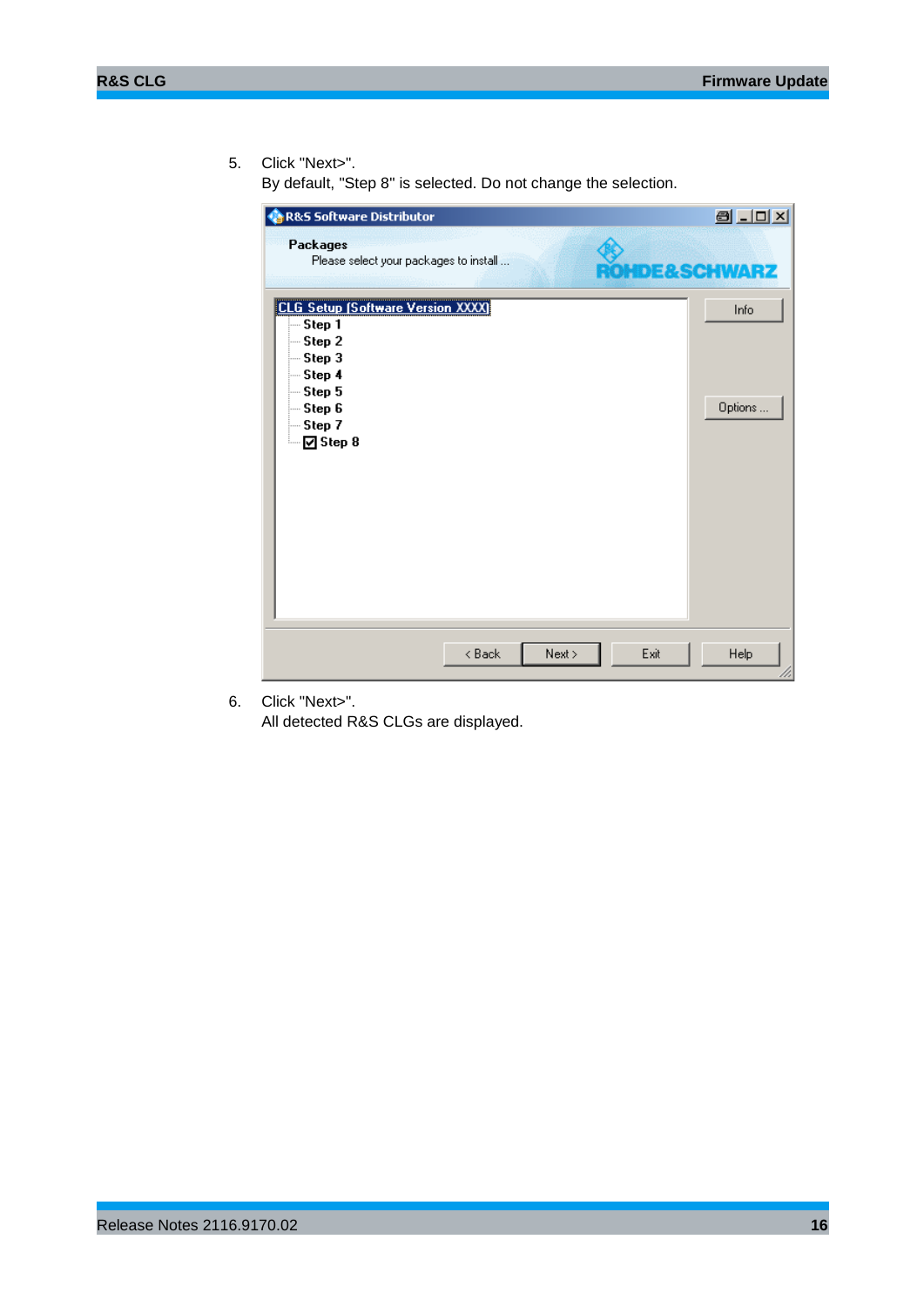7. Select the R&S CLG(s) you want to update. **Note:** You can update several R&S CLGs simultaneously.

| R&S Software Distributor                                |            |         |                  |                | 8 JO X                                                  |
|---------------------------------------------------------|------------|---------|------------------|----------------|---------------------------------------------------------|
| <b>Device List</b><br>Please select your target devices |            |         |                  |                | <b>DE&amp;SCHWARZ</b>                                   |
| Device<br>A.                                            | Serial No. | Version | <b>Status</b>    |                | Scan<br>verbose                                         |
| ⊡c∟G                                                    | xxxxx      | xxx     | remote connected |                | Rescan<br>Report<br>Options<br>Device Group:<br>DEFAULT |
|                                                         |            |         |                  | $\blacksquare$ |                                                         |
| One R&S Device found.                                   |            |         |                  |                | Send Log                                                |
|                                                         |            | < Back  | Install          | Exit           | Help                                                    |

- 8. If no R&S CLG is automatically detected, expand the search:
	- a) Click "Options".
	- b) Click "Add URL".
	- c) Enter one or several R&S CLG URL(s), e.g. 192.168.10.1, to be included in the search.
	- d) To save the search address(es), click "Save Options". If you do not save the options, the added search addresses are only used for the current installation.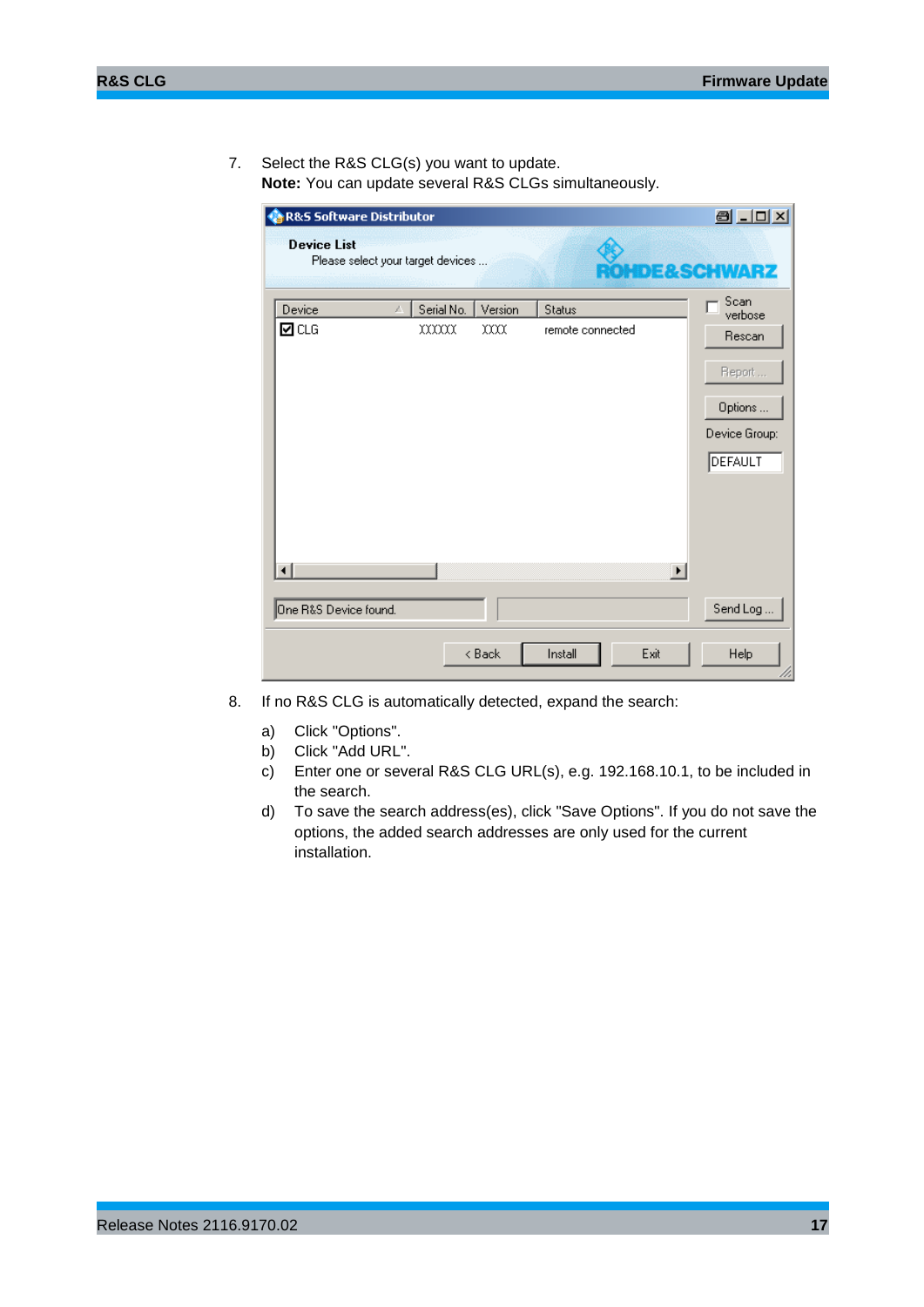9. Click "Install".

The installation process itself is self-explanatory. After the installation, the "Status" is changed to "Ready".

| R&S Software Distributor |                                   |            |         |         |                                             | 8 .0 x                                                  |
|--------------------------|-----------------------------------|------------|---------|---------|---------------------------------------------|---------------------------------------------------------|
| <b>Device List</b>       | Please select your target devices |            |         |         |                                             | DE&SCHWARZ                                              |
| Device                   | A.                                | Serial No. | Version | Status  |                                             | Scan<br>verbose                                         |
| ☑cLG                     |                                   | xxxxx      | xxx     |         | Ready: see report for deta<br>$\vert \vert$ | Rescan<br>Report<br>Options<br>Device Group:<br>DEFAULT |
| One R&S Device found.    |                                   |            |         |         |                                             | Send Log                                                |
|                          |                                   |            | < Back  | Install | Exit                                        | Help                                                    |

10. Click "Report" to view the installation report. If the installation was successful, no errors are displayed (see example below).



11. Close the report and click "Exit".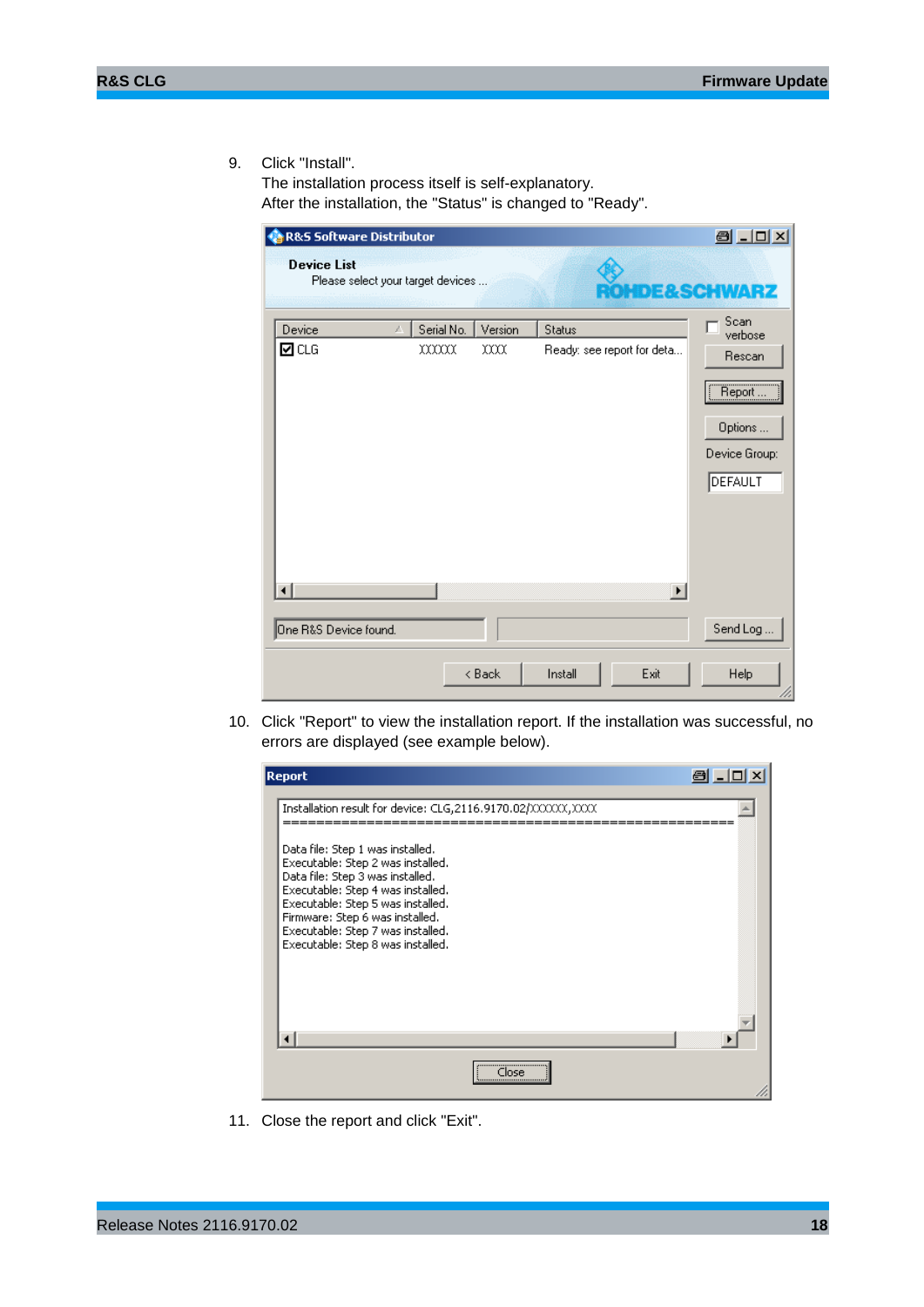A

ூ

## <span id="page-18-0"></span>4 License Installation for Encrypted Waveforms

The encrypted waveform functionality provides the ability to play waveform files that are encrypted. Libraries of these files are available for purchase. To use these files, a license file is provided. This license file must be uploaded to the R&S CLG (see ["Uploading a New License File"](#page-19-0)).

Unencrypted waveforms are not affected by the encrypted waveform functionality. They look and function unchanged.

Under "Files on device" in the Configurations/ARB screen of the Web GUI, icons indicate if waveforms are a encrypted.

| Files on device:                    |
|-------------------------------------|
| $\leftarrow$ 11                     |
| arb                                 |
| $ $ i83b                            |
| 183c                                |
| $\Box$ dvbc                         |
| Annex C 64 QAM encrypted.wv         |
| $\Box$ Annex B 256 QAM encrypted.wv |
| /Factory                            |
|                                     |

The locked icon indicates that the waveform is encrypted, and the R&S CLG does not have the license file necessary to decrypt it.

The unlocked icon indicates that the waveform is encrypted but the R&S CLG does have the license file necessary to decrypt it.

The locked/unlocked icons are also displayed in the "Select a file" pop-up window on the Block Settings screen if the AWG file field is selected. If the file is unlocked, you can select it to be loaded. If it is locked, it cannot be loaded.

| Select a file                 |                                                                                                                                                                                |                      | $\mathbb{X}$         |
|-------------------------------|--------------------------------------------------------------------------------------------------------------------------------------------------------------------------------|----------------------|----------------------|
| $\blacksquare$<br>a<br>и<br>a | arb<br>j83b<br> 83c<br>dvbc<br>Annex C 64 QAM_encrypted.wv<br>Annex B 256 QAM_encrypted.wv<br>I /Factory<br>$\Box$ cfg<br>waveform<br>NTSC.wv<br>Annex B 256 QAM.wv<br>PAL7.wv |                      | à.<br>$\equiv$       |
|                               | PAL8.wv<br>ISDB-T.wv<br>Annex C 64 QAM.wv<br>Annex B 64 OAM.wv                                                                                                                 |                      | $\blacktriangledown$ |
|                               |                                                                                                                                                                                | <b>Refresh</b><br>Ok |                      |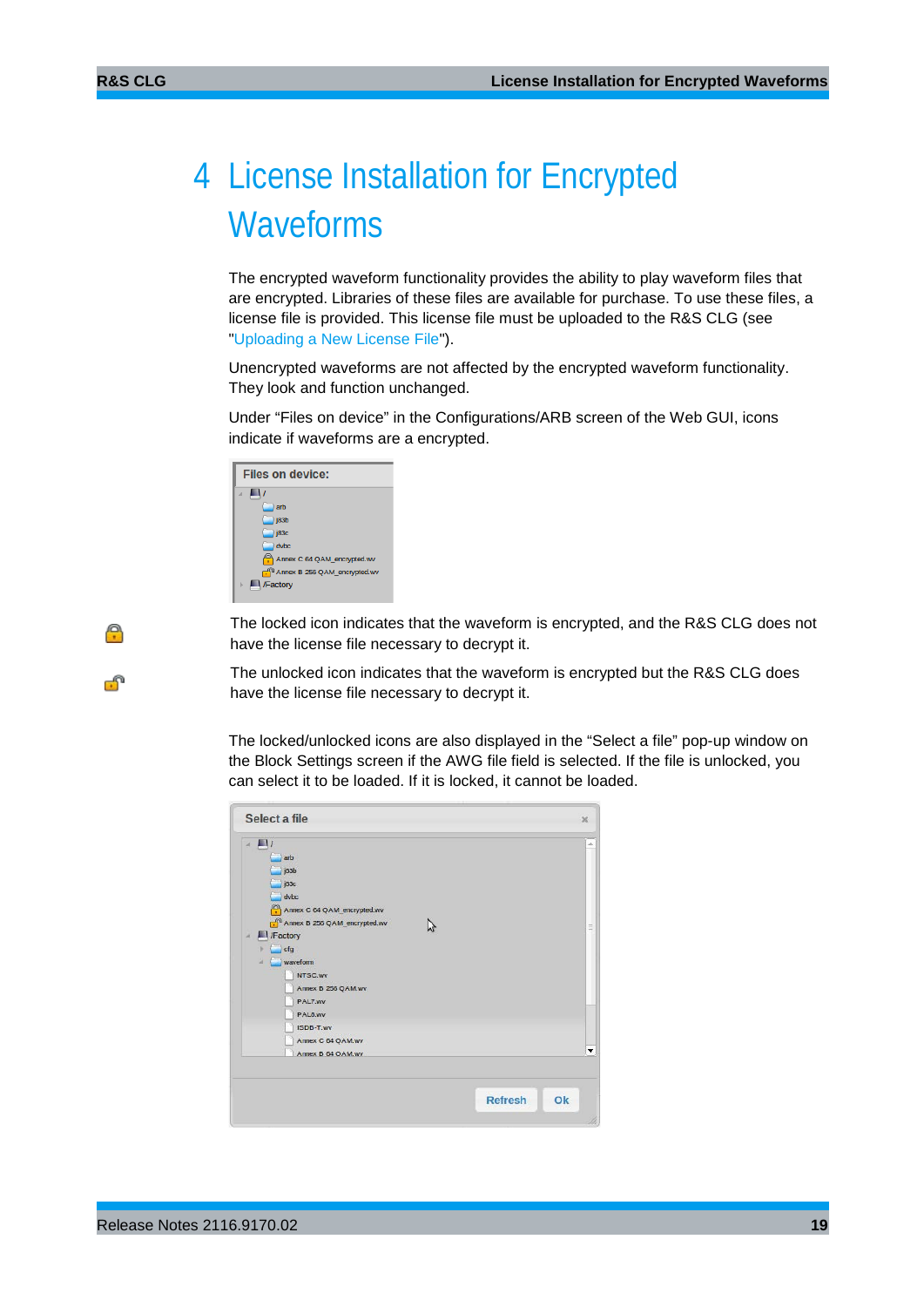A license file is required in order to decrypt the encrypted waveforms. Once a license file is supplied, it can be uploaded on the Unit Status screen of the Web GUI.

At the bottom of the Unit Status screen is a field called "Licence Options" and a file upload box called "Licence Upload". The "Licence Options" field shows the current licensing options that are available on the R&S CLG. If no licenses are uploaded, it displays "No Licence Files Uploaded".

| Licencing:                                                         |                                              |                  |               |                 |
|--------------------------------------------------------------------|----------------------------------------------|------------------|---------------|-----------------|
| <b>Licence Options</b>                                             | <b>R&amp;S WV-K2</b><br><b>R&amp;S WV-K3</b> |                  |               |                 |
|                                                                    |                                              |                  |               |                 |
|                                                                    |                                              |                  |               |                 |
| Licence Upload (Method: html5)                                     |                                              |                  |               |                 |
| <b>Select files</b>                                                |                                              |                  |               |                 |
| $\pm$<br>Add files to the upload queue and click the start button. |                                              |                  |               |                 |
| Filename                                                           |                                              |                  | <b>Status</b> | Size            |
|                                                                    |                                              |                  |               |                 |
|                                                                    |                                              |                  |               |                 |
|                                                                    |                                              |                  |               |                 |
|                                                                    |                                              | Drag files here. |               |                 |
|                                                                    |                                              |                  |               |                 |
|                                                                    |                                              |                  |               |                 |
|                                                                    |                                              |                  | 0%            | 0 <sub>kb</sub> |
| Start Upload<br><b>C</b> Add Files                                 |                                              |                  |               |                 |

#### <span id="page-19-0"></span>**Uploading a New License File**

- 1. Take control of the R&S CLG in the Web GUI.
- 2. Navigate to the Unit Status screen.
- 3. At the bottom of the "Licence Upload" box, click "Add Files", or drag the license file into the "Licence Upload" box.
- 4. At the bottom of the "Licence Upload" box, click "Start Upload".

The file is uploaded to the R&S CLG. When the upload is completed, the new license option is added to the "Licence Options" field. All encrypted waveforms corresponding to the license option are available to be used.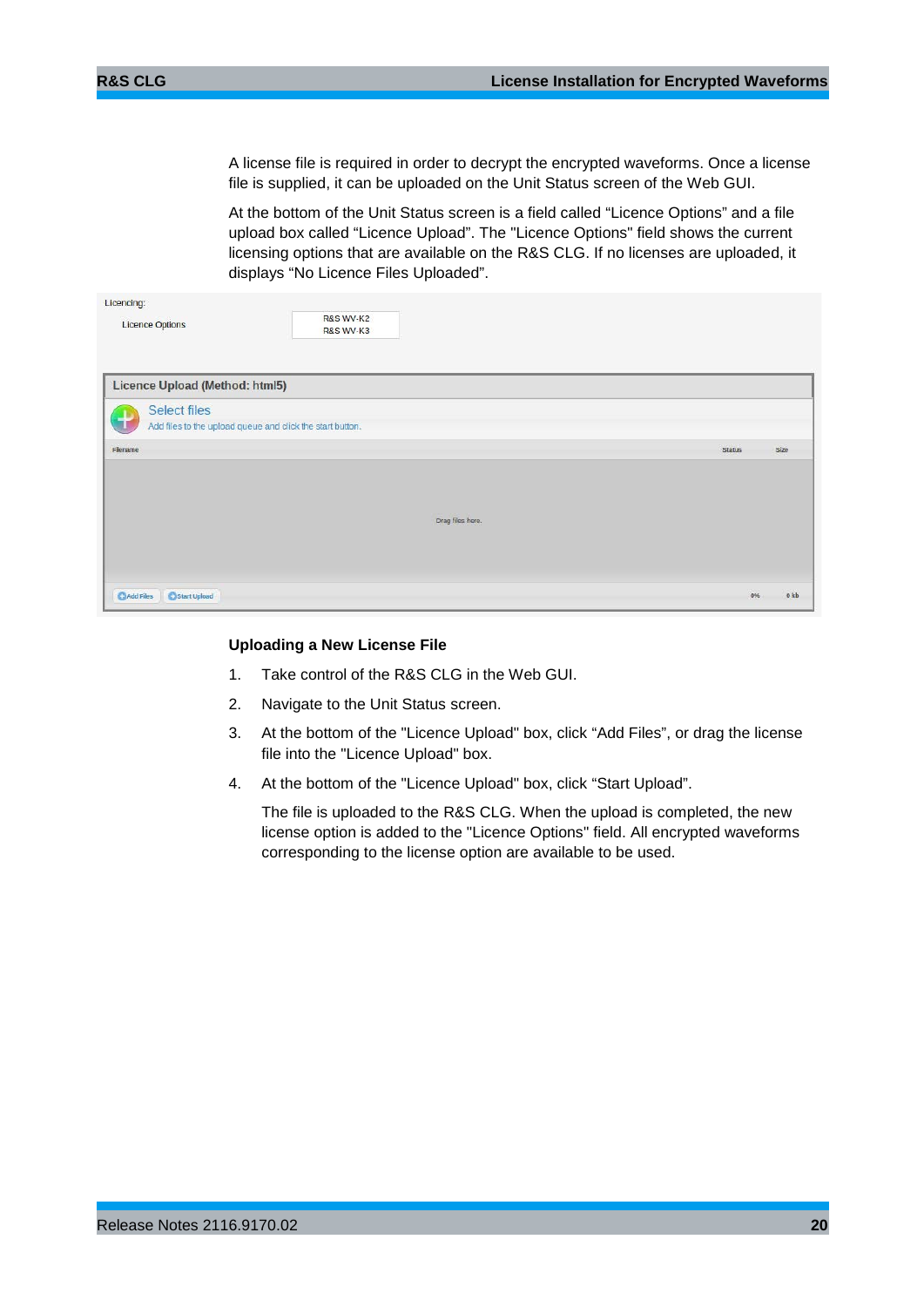## <span id="page-20-0"></span>5 Open Source Acknowledgement

The firmware used in this instrument makes use of open source software packages. Please refer to the CLG Open Source Acknowledgements document (2118.7346.02) included with the shipped product or downloadable online from the R&S website.